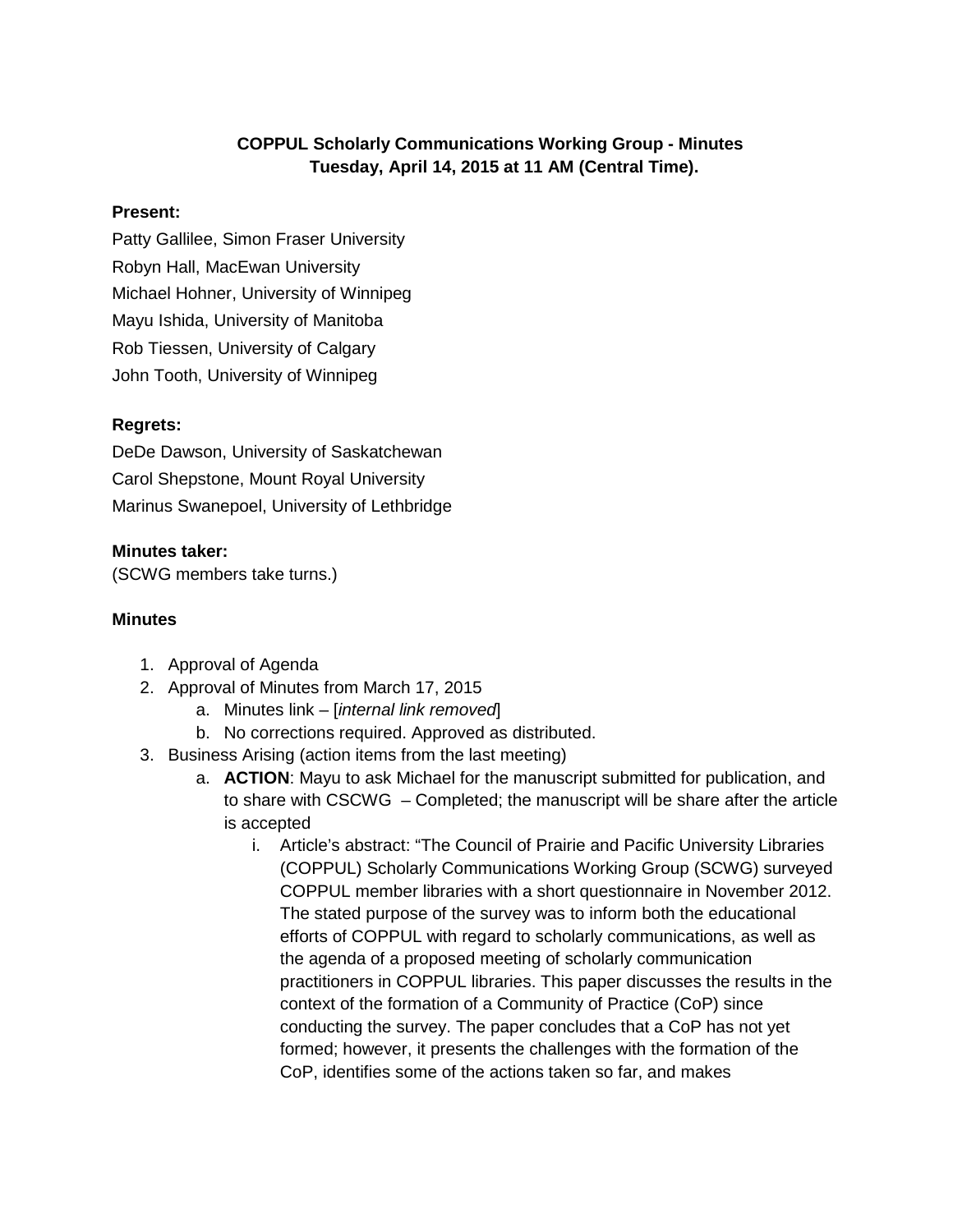recommendations for future direction for continuing to develop the CoP among COPPUL institutions."

- b. **ACTION**: Andrew to speak with COPPUL directors about the list of IRs and the way to update it with CSCWG. – **ONGOING**
- c. **ACTION**: Mayu to email Andrew / cc Carol and request \$2,000 CAD for 2015 OA Week – Completed
- d. **ACTION**: Mayu and Andrew to discuss how to coordinate among CSCWG/CREDIS/Directors – Completed
	- i. Discussion: Might an 'executive summary' of the state of Research Data Repositories be created easily by the CREDIS group and passed on to this group and we could disseminate it? The summary would be useful for many communications, not just our purpose? Open Access funding mandates & likely soon to come Data Repository mandates have a lot of crossover (e.g., an OA publication of data descriptors gets linked to a dataset in a repository). This will be helpful for the ScholComm communities in COPPUL?
- 4. Access to CSCWG minutes
	- a. Who should access them?
	- b. Guidance: [*internal link removed*]
	- c. Solution: Make the public version available at COPPUL website? Remove links to private documents in Google Drive
	- d. Digital Preservation Working Group has a WordPress site set up (no minutes): [*internal link removed*]
	- e. Question: When should a previous CSCWG member lose access to the group's Google Drive? A couple of months after his/her term ends?
	- **f. ACTION**: Mayu to speak with Andrew and Allison about the process of uploading documents to the COPPUL site
- **5.** Discussion on CSCWG projects for 2015-2016
	- a. DRAFT work plan: [*internal link removed*]
	- b. To reflect the new URL for the University of Calgary IR [\(http://prism.ucalgary.ca/\)](http://prism.ucalgary.ca/),

Michael Hohner updated the Google CSE profile and the IR list hosted at the

University of Winnipeg Library: [https://library.uwinnipeg.ca/about-us/library-](https://library.uwinnipeg.ca/about-us/library-departments/search-coppul-institutional-repositories.html)

[departments/search-coppul-institutional-repositories.html.](https://library.uwinnipeg.ca/about-us/library-departments/search-coppul-institutional-repositories.html) Also tweeted the

update (follow @mhohner!)

- c. **ACTION**: Michael to update about the status of the article (if/when the article will be published; see above Item 3.a)
- d. **ACTION**: Patty to email Rob and Robyn re: a study on copyright statements at IRs (Item 2 in the work plan)
- e. **ACTION**: Mayu to email the CSCWG work plan to Andrew/Carol/COPPUL directors
- **f. ACTION**: Mayu to follow up with Andrew re: his/COPPUL draft response to the new Tri-Agency OA Policy